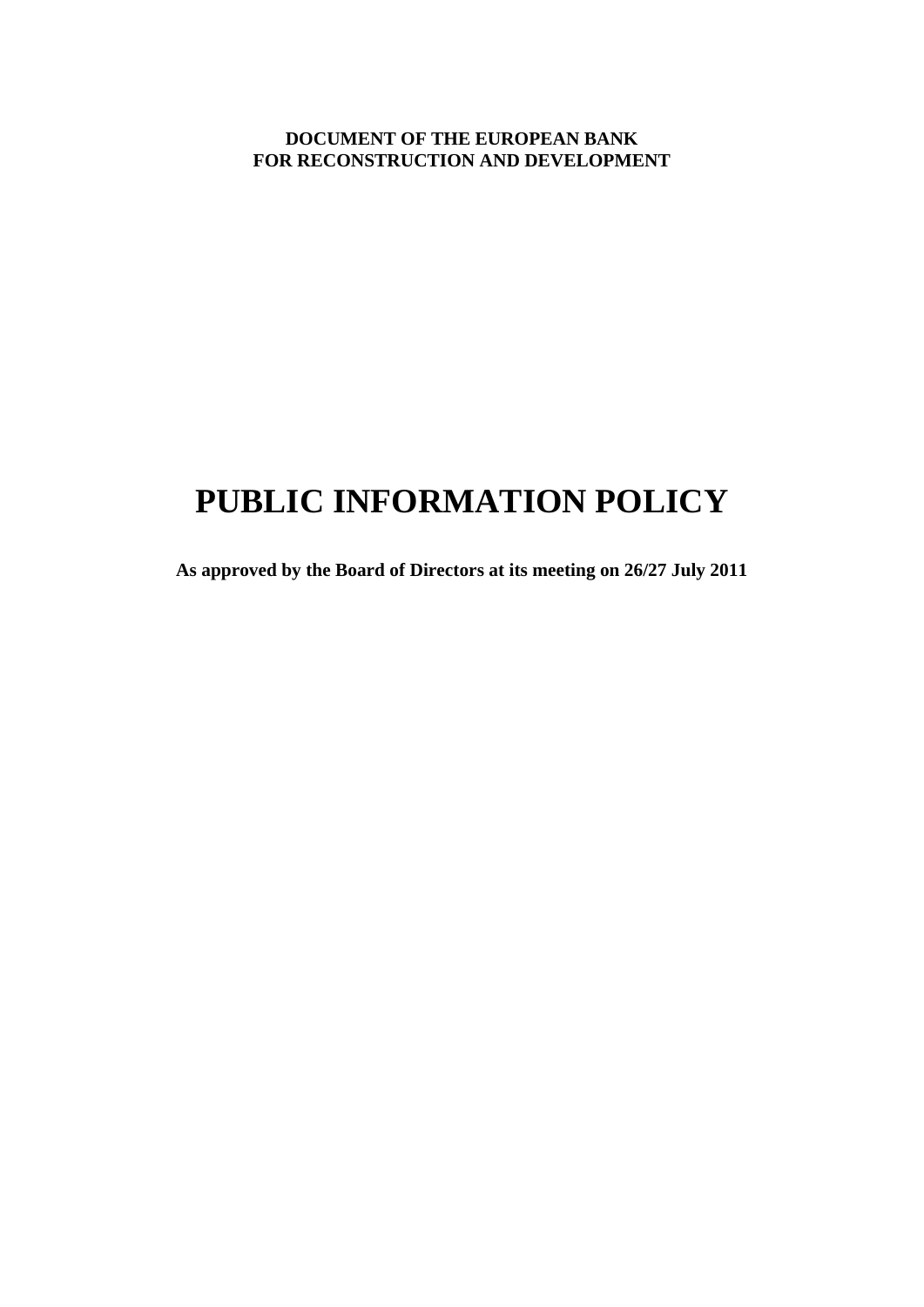## **EXECUTIVE SUMMARY**

The EBRD's Public Information Policy (PIP) embodies the Bank's commitment to enhance the transparency of its activities and promote good governance. This fifth review has been carried out as mandated by the Policy.

The 2011 review was wide-ranging, including internal and external consultations, benchmarking with other IFIs, and meetings with representatives of CSOs.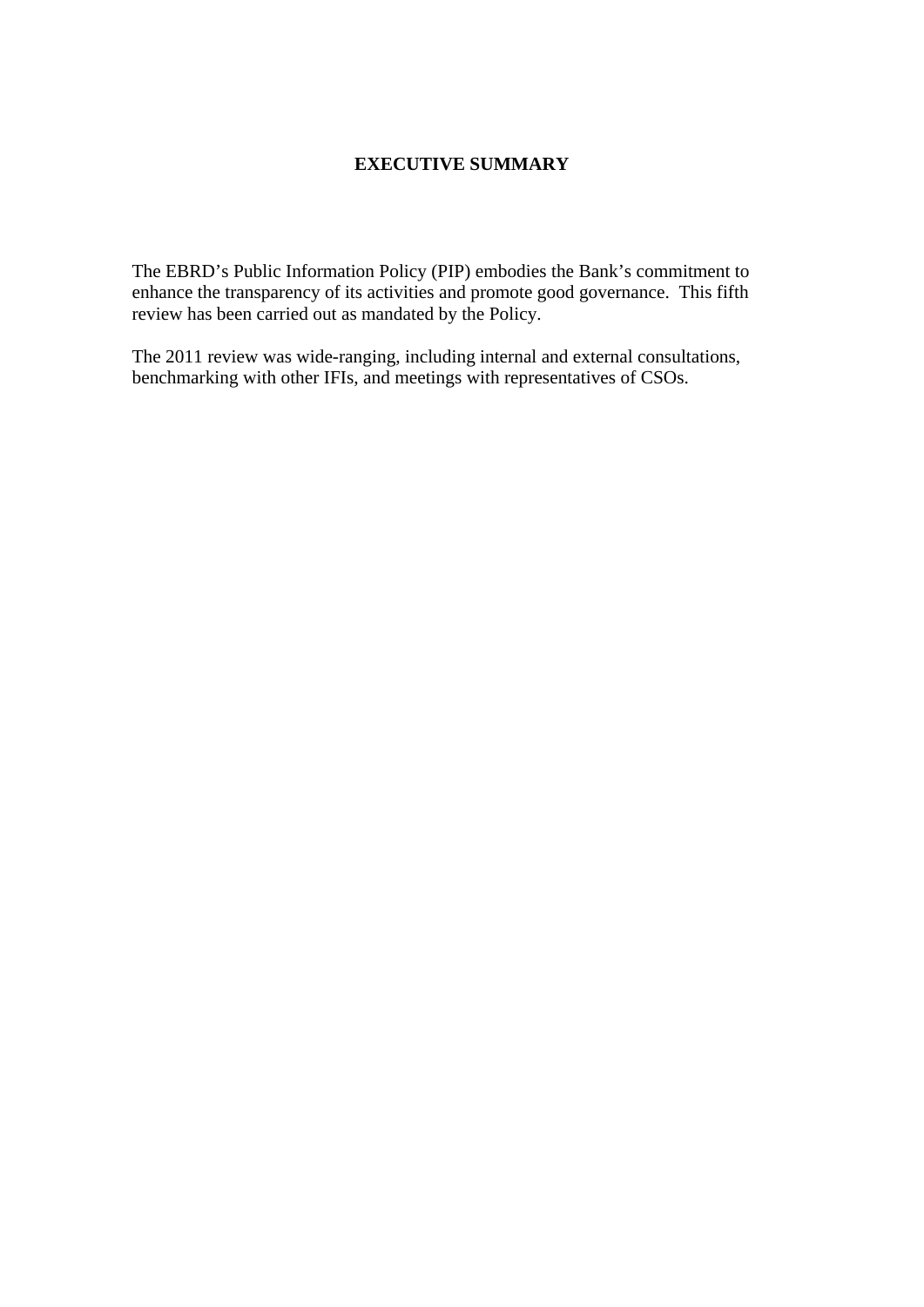## **TABLE OF CONTENTS**

| $C_{\cdot}$                        |                                                                                     |  |
|------------------------------------|-------------------------------------------------------------------------------------|--|
| D.                                 |                                                                                     |  |
| 1.<br>2.<br>3.<br>$\overline{4}$ . |                                                                                     |  |
| E.                                 |                                                                                     |  |
| $F_{\cdot}$                        | IMPLEMENTATION AND MONITORING OF THE PUBLIC INFORMATION                             |  |
|                                    | Annex<br>Implementing procedural provisions for information requests and appeals 15 |  |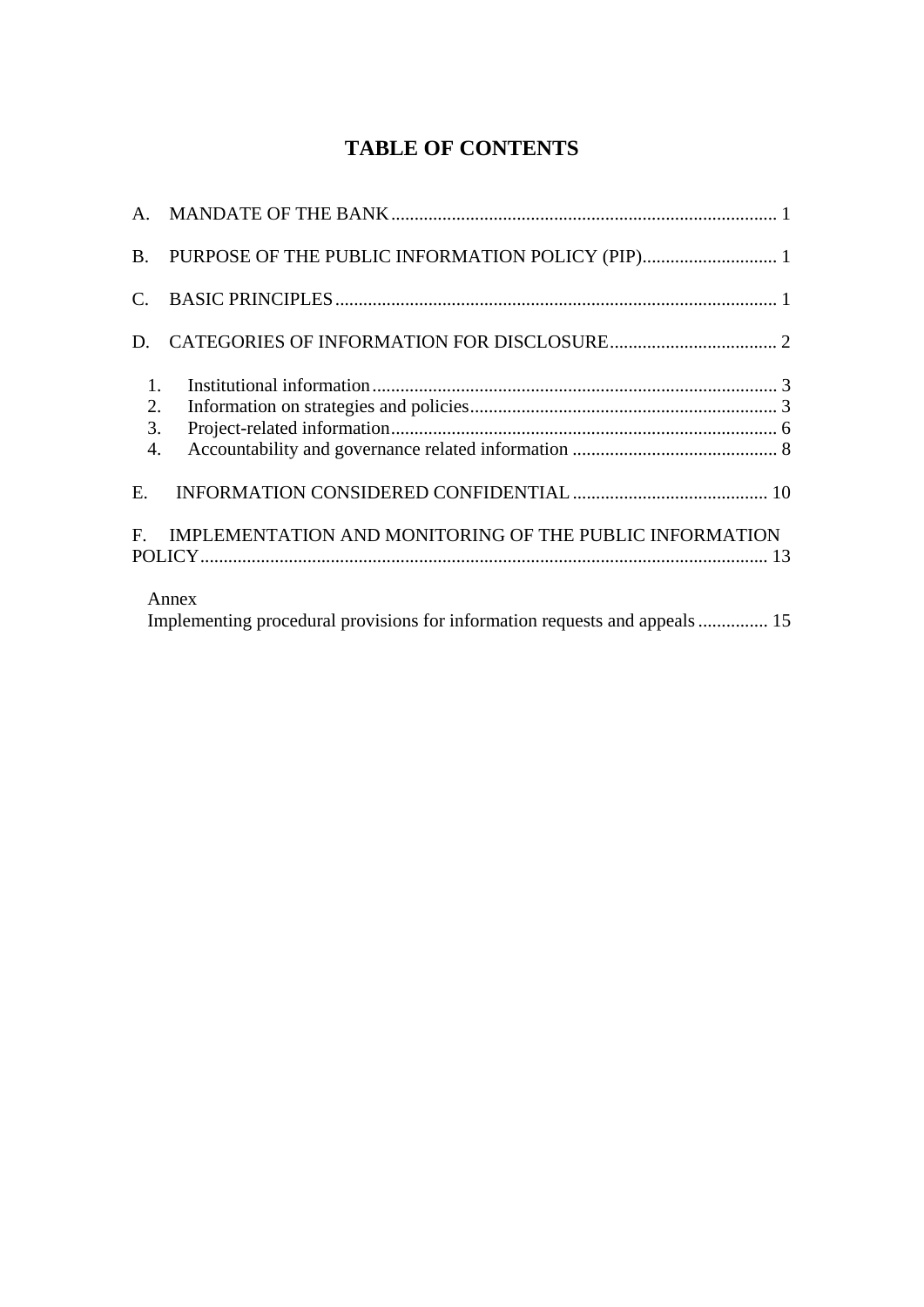## <span id="page-3-0"></span>**A. MANDATE OF THE BANK**

The EBRD is guided first and foremost by its mandate as set out in the Agreement Establishing the European Bank for Reconstruction and Development. As stated in Article 1 of the Agreement "…..the purpose of the Bank shall be to foster the transition towards market-oriented economies and to promote private and entrepreneurial initiative…..in countries committed to and applying the principles of multiparty democracy, pluralism and market economies."The Bank believes that transparency and accountability are fundamental to fulfilling its mandate and to strengthening public trust in the EBRD.

## <span id="page-3-1"></span>**B. PURPOSE OF THE PUBLIC INFORMATION POLICY (PIP)**

The EBRD is committed to enhancing transparency and accountability and fostering good governance in all its activities, so as to promote economically and environmentally sustainable transition in its countries of operations, with emphasis on the private sector.

The PIP sets out how the EBRD discloses information and consults with its stakeholders so as to promote better awareness and understanding of its strategies, policies and operations. At the same time, the PIP establishes clear lines of demarcation to distinguish information which is made publicly available (either on a routine basis or upon request) from information which may not be disclosed on the grounds of being confidential. This is to ensure that mutual trust is maintained between the Bank, its business clients and other partners. The EBRD recognises the importance of the principles, purpose and ultimate goals of the UNECE Aarhus Convention.

## <span id="page-3-2"></span>**C. BASIC PRINCIPLES**

The Policy is founded on the following principles:

**1. Transparency.** *The EBRD is guided by the underlying presumption that, whenever possible, information concerning the Bank's operational and institutional activities will be made available to the public in the absence of a compelling reason for confidentiality.* 

 Openness helps to promote the Bank's impact on transition in its countries of operations. In order to support the principle of transparency, the Bank seeks to provide accurate and timely information regarding its operational activities. Furthermore, by providing information to economic decision-makers the Bank also helps to improve the stability and efficiency of markets, and promotes adherence to internationally-recognised standards.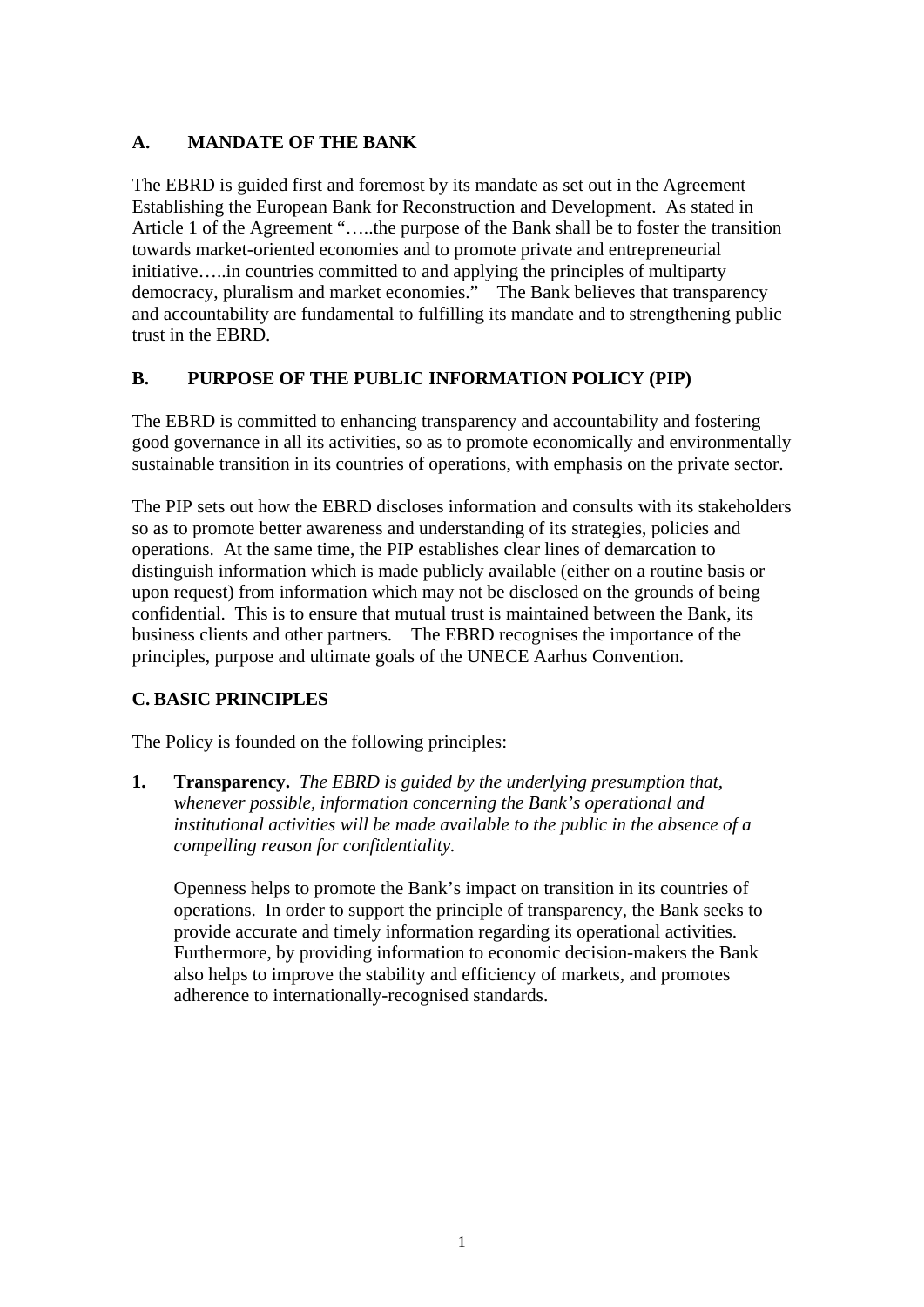**2. Accountability and governance.** *The EBRD is committed to reinforcing its accountability to shareholders, and to ensuring high standards of corporate governance.* 

 As an international financial institution, entrusted with public monies to promote transition in its countries of operations, the Bank is accountable to its shareholders who remain at the heart of policy design and strategic decision-making.

The Bank has a number of mechanisms to enhance accountability and governance. The Office of the Chief Compliance Officer (OCCO) is responsible for: investigating allegations of fraud and corruption both internal as well as external to the Bank; identifying and handling of reputational risks to the Bank; and ensuring that the Bank operates to the highest ethical standards. The Bank's Project Complaint Mechanism (PCM) allows members of the public, in certain circumstances, to file complaints with the Bank with respect to Bank financed projects. The Evaluation Department (EvD) provides independent evaluations of the implementation of projects undertaken by the Bank and its sectoral and operational Strategies, with sole accountability to the Board of Directors.

**3. Willing to listen and receptive to comment.** *Through its commitment to open communication, the Bank demonstrates its willingness to listen to third parties so as to benefit from their contributions to its work in fulfilling its mandate.* 

 The Policy seeks to broaden and deepen the Bank's relationship with all stakeholders, taking into account the different nature and significance of specific interests and pursuits. The inter-action with external stakeholders, given their diverse interests, their large number and their global spread, will be flexible.

**4. Safeguarding the business approach to implementing the mandate.** *A business-sensitive partnership with sponsors and contractual counterparties is necessary to allay concerns about client confidentiality which could affect their willingness to work with the Bank.* 

As a financial institution, with the majority of its operations in the private sector, the Bank must maintain the confidence and trust of its clients and co-financiers. A business-sensitive approach is necessary to allay concerns about the treatment of confidential information which, otherwise, could affect these partners' willingness to work with the Bank. The Bank's approach in this regard is governed by the clarifications regarding confidential information (Section E).

## <span id="page-4-0"></span>**D. CATEGORIES OF INFORMATION FOR DISCLOSURE**

The Policy recognises four distinct categories of information:

- 1. Institutional information;
- 2. Information on strategies and policies;
- 3. Project-related information; and
- 4. Accountability and governance related information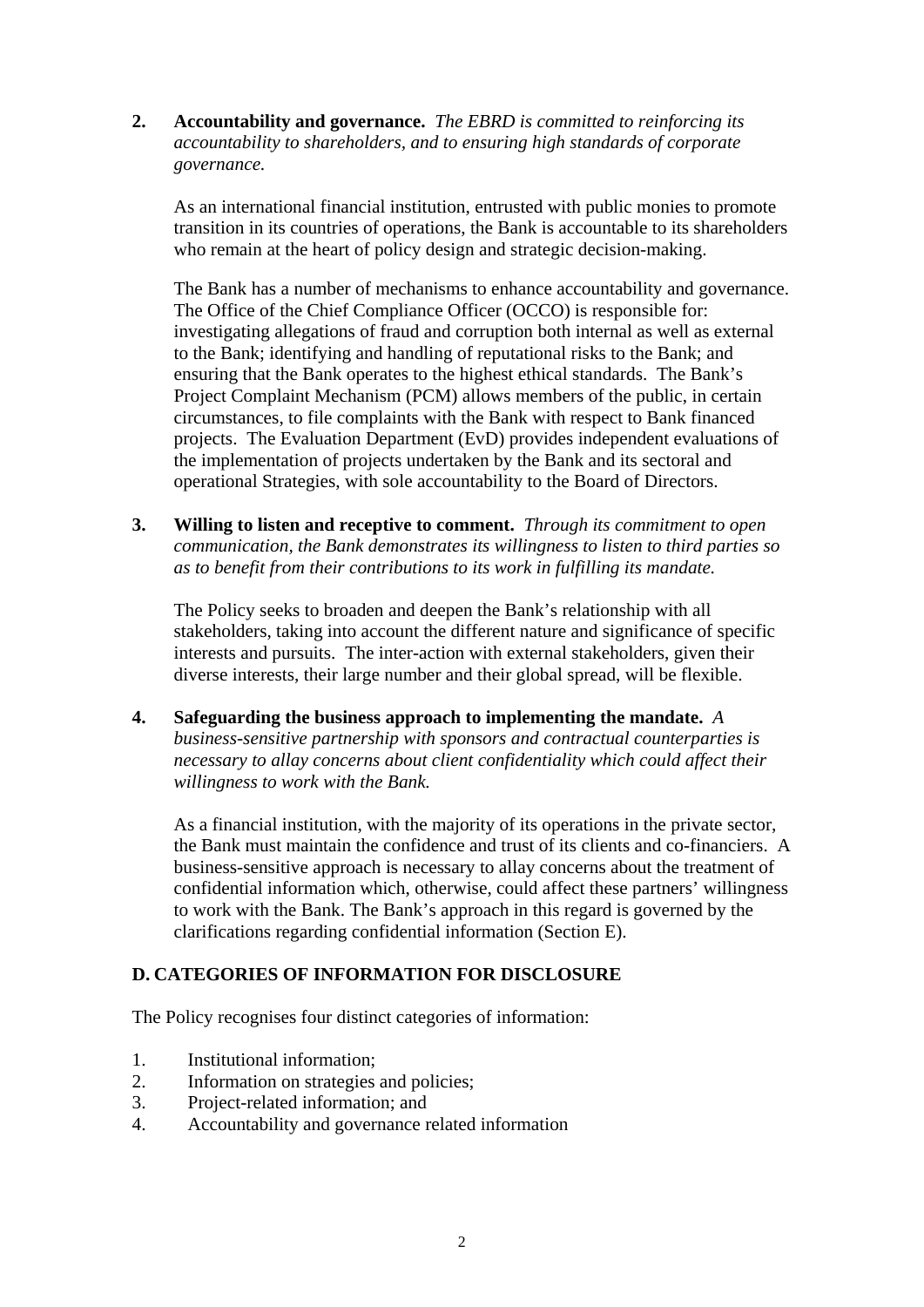## <span id="page-5-0"></span>**1. Institutional information**

- 1.1 **Schedule of forthcoming Board discussions.** The Bank will post in a dedicated website location the schedule for Board discussions of forthcoming Country Strategies, Sector Strategies and projects. The projects scheduled for discussion will have a link to the Project Summary Documents already posted on the web. The schedule will be updated on a monthly basis. It should be noted that the precise scheduling of individual items can change.
- 1.2 **List of forthcoming Strategy and Policy reviews and updates.** The Bank will post on its website a list of impending reviews in order to give adequate advance warning of the posting of draft reviews and updates.
- 1.3 **Board Minutes.** The Bank will release Minutes of meetings of the Board of Directors which will contain the following: (i) the names of attendees; (ii) a record of the approval of the Minutes of the previous meeting; (iii) titles of the agenda items; and (iv) agreements and decisions reached.
- 1.4 **Board Committees.** The Terms of Reference and membership of the Committees of the Board of Directors will be posted on the website.
- 1.5 **Organigram of the Bank.** The Bank will post on its website an organigram of the EBRD identifying the various departments and component parts of the institution.
- 1.6 **Salaries of Senior Management and Directors**. The Bank will disclose the salaries of the Presidents, Vice Presidents, Directors and Alternate Directors and the range of salaries for senior management in the Bank's Annual Financial Report.
- 1.7 **Administrative Tribunal.** The Bank will post on its website details of the Bank's Administrative Tribunal as well as copies of its decisions.

#### <span id="page-5-1"></span>**2. Information on strategies and policies**

#### **2.1 Country Strategies**

The Bank develops Country Strategies for its activities in each country of operations. The object of the Country Strategies is to provide guidance and a set of parameters for banking operations in the relevant country. As appropriate, environmental and social impacts of the Bank's proposed activities are included in summary format in such Strategies.

2.1.1 **Draft Country Strategies.** The Bank will invite the public to provide input to the preparation of Country Strategies on the basis of a draft Country Strategy document.

The draft Country Strategy will be publicly released and posted on the Bank's website, following a process which includes consultation with the country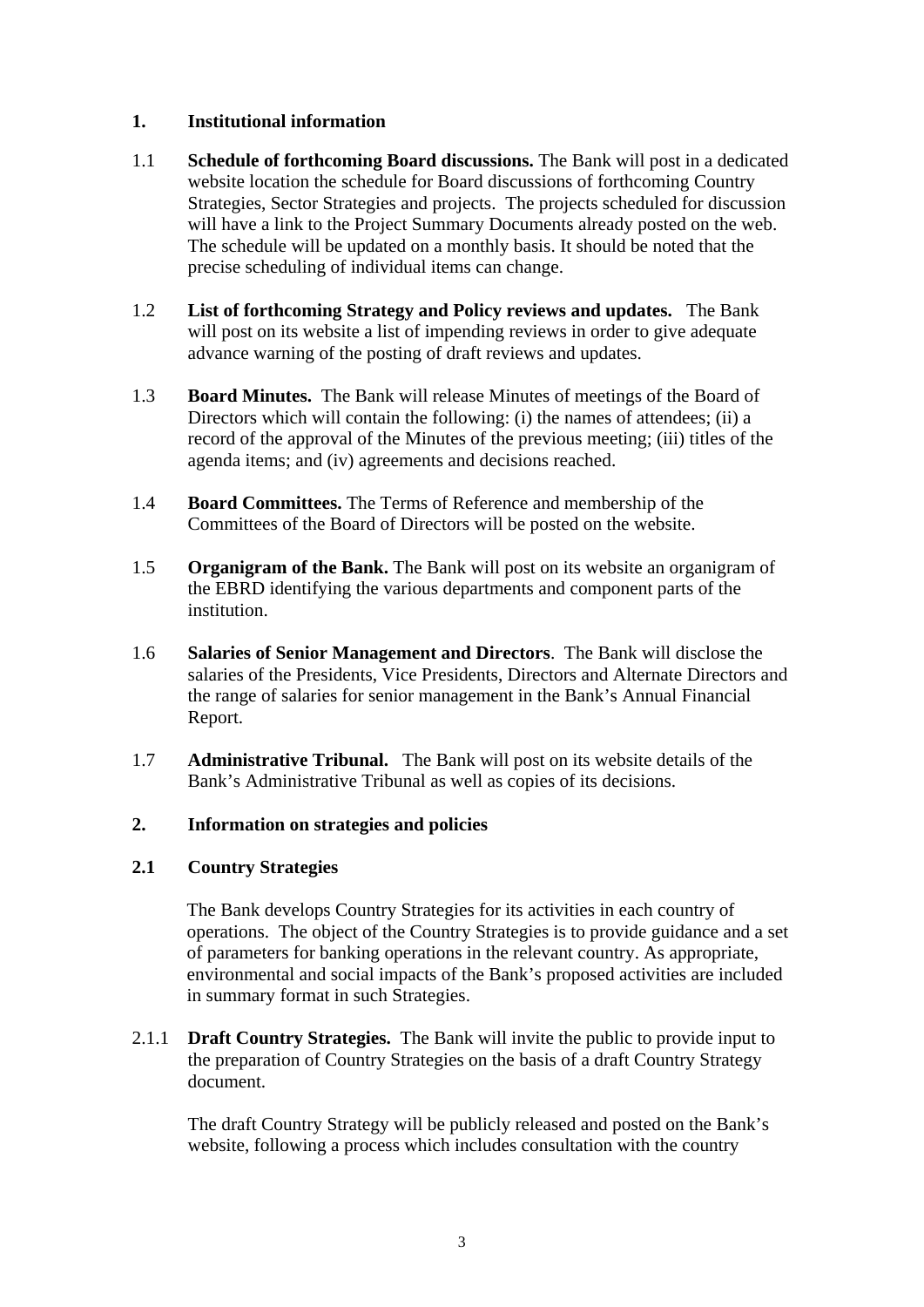concerned. The draft Country Strategy will be posted for a period of 45 calendar days, during which time the public is invited to send comments to the Bank.

 A summary of public comments received will be made available to the Board of Directors in a *Report on the Invitation to Comment* before final approval by the Board of the Country Strategy.

**2.1.2 Translation of Draft Country Strategies.** The Bank will translate each draft Country Strategy into the relevant official national language. In those countries where there is more than one official national language, and where one of those languages is a designated working language of the Bank, the translation will be provided only in such working language. Translated draft Country Strategies will not be considered official Bank documents as they are prepared only for the convenience of local communities and other interested parties. While the Bank cannot guarantee the accuracy and authenticity of any such translation, which will carry a disclaimer, every effort will be made to provide reliable translations. The translated draft Country Strategies will be made available in the relevant Resident Office and posted on the Bank's website.

The translation of the draft Country Strategies into the relevant national language is not intended, and should not be seen, in any way to modify, alter or impact upon the Bank's practice of working in the following four languages: English, French, German and Russian.

- 2.1.3 **Final Country Strategies.** After the Country Strategy has been approved, the *Report on the Invitation to Comment*, containing the summary of public comments received and staff responses will be publicly released and posted on the Bank's website. While all comments received by the Bank during this exercise will be considered, and the senders acknowledged, the Bank will not respond to individual public comments or communications received.
- 2.1.4 **Translation of Approved Country Strategies.** The Bank will translate each approved Country Strategy into the relevant official national language subject to the same terms set out in Section 2.1.2 above.

#### **2.2 Sectoral Strategies**

The Bank develops Sectoral Strategies for its operations in the key business sectors in which it promotes transition. The object of the Sectoral Strategies is to provide guidance and a set of parameters for banking operations in the relevant sectors. As appropriate, environmental and social information is included in summary format in such Strategies.

2.2.1 **Draft Sectoral Strategies.** The Bank will invite the public to provide input to the preparation of Sectoral Strategies on the basis of a draft Sectoral Strategy document.

 The draft Sectoral Strategy will be publicly released and posted on the Bank's website for a period of 45 calendar days, during which time the public is invited to send comments to the Bank.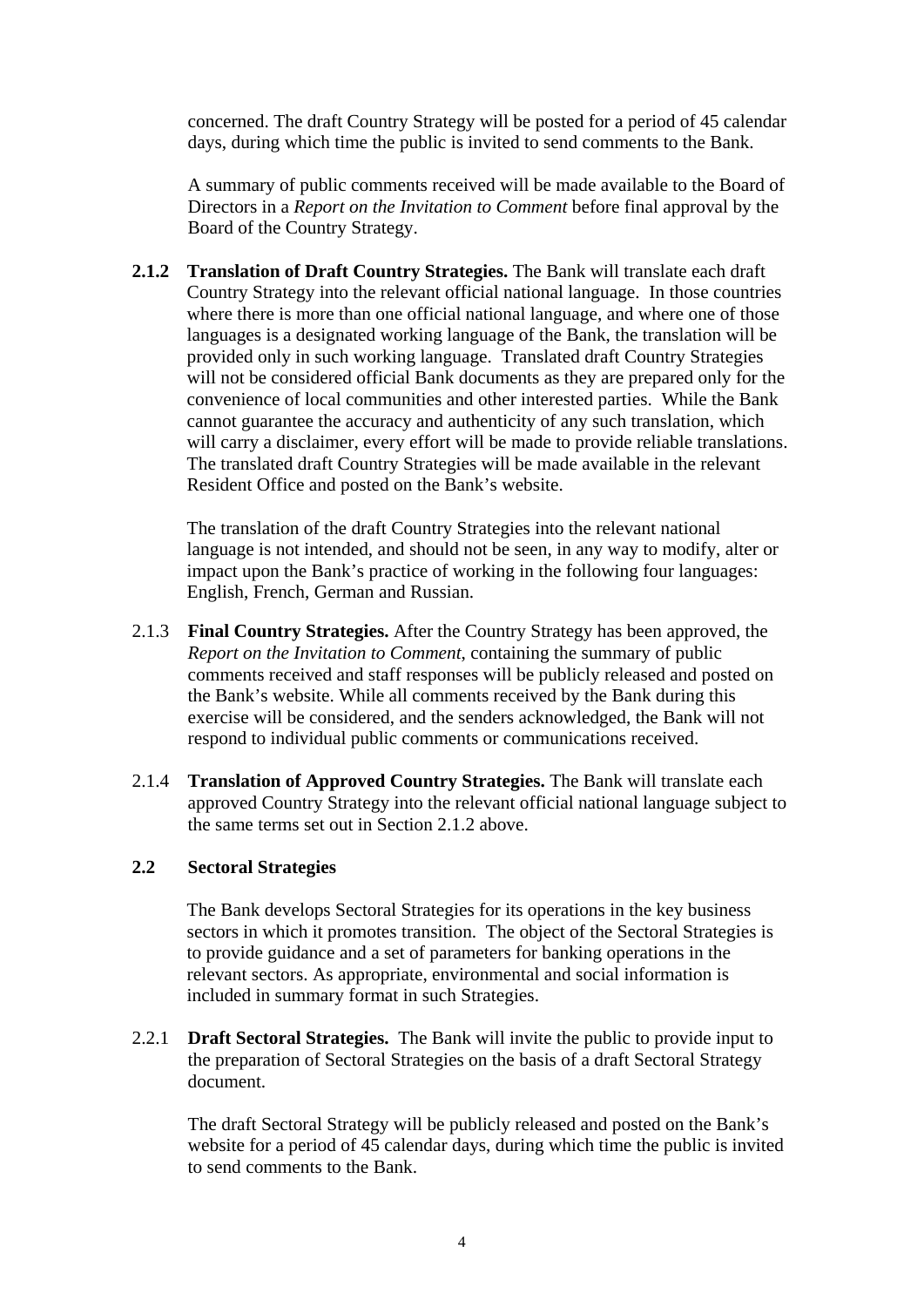A summary of public comments received and staff responses will be made available to the Board of Directors in a *Report on the Invitation to Comment*  before final approval by the Board of the Sectoral Strategy.

2.2.2 **Final Sectoral Strategies.** After the Sectoral Strategy has been approved, the *Report on the Invitation to Comment*, containing the summary of public comments received and staff responses will be publicly released and posted on the Bank's website. While all comments received by the Bank during this exercise will be considered, and the senders acknowledged, the Bank will not respond to individual public comments or communications received.

 The following Sectoral Strategies currently provide guidance for the Bank's operations in the relevant sectors:

- Telecommunication, Informatics and Media
- Transport
- Property Operations
- Municipal and Environmental Infrastructure
- Energy Operations
- Shipping Operations
- Financial Sector Operations
- Agribusiness Operations
- Micro, Small and Medium-sized Enterprises

 When additional Sectoral Strategies are developed the same treatment will apply for their release to the public.

## **2.3 Policies and procedures subject to public review**

- 2.3.1 The *Public Information Policy*, *Environmental and Social Policy,* and the *Project Complaint Mechanism* are subject to periodic review. Draft texts will be posted on the Bank's website for 45 calendar days of public comment. A summary of public comments received and staff responses will be made available to the Board of Directors in a *Report on the Invitation to Comment*  before final approval by the Board.
- 2.3.2 Following approval by the Board of Directors, the *Report on the Invitation to Comment*, containing the summary of public comments received and staff responses will be publicly released and posted on the Bank's website. While all comments received by the Bank during this exercise will be considered, and the senders acknowledged, the Bank will not respond to individual public comments or communications received.
- 2.3.3 The above consultation procedure does not apply to any other of the Bank's other policies.
- 2.3.4 The Bank will endeavour to provide translations of the *Public Information Policy, the Environmental and Social Policy* as well as its performance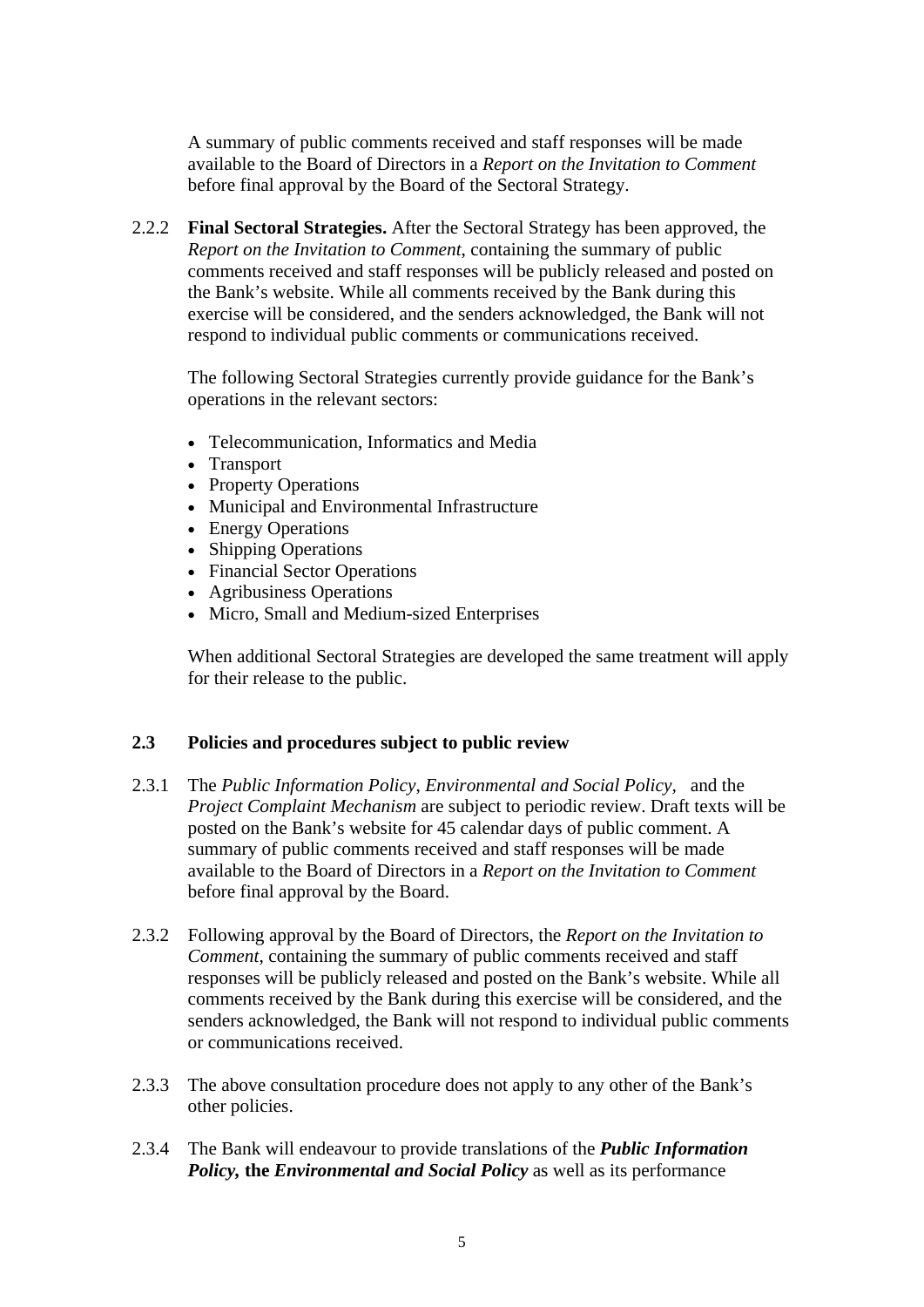requirements, and the *Project Complaint Mechanism,* into a number of official national languages in the region on a demand-driven basis. Requests can be made for translations by clients, institutions, or civil society. While the Bank cannot guarantee the accuracy and authenticity of any such translation, which will carry a disclaimer, every effort will be made to provide reliable translations when need is demonstrated.

## **2.4 Disclosure of other Strategies and Institutional Reviews**

- 2.4.1 The Bank's operations are guided by such documents as the five-yearly *Capital Resources Review*, the annual *Medium Term Strategy Update,* the annual *Strategic Portfolio Review*, and the annual *Business Plan & Budget*. Summaries of these documents will be made available on the Bank's website after Board approval of the main document. In addition, a summary of approved annual Staff Compensation and Benefits adjustments will be included as part of the summary of the annual *Business Plan & Budget* to be made available on the Bank's website.
- 2.5 On-line archive of earlier strategies and policies

 The Bank will post in a dedicated website location earlier approved versions of strategies and policies as set out in sub-sections 2.1, 2.2 and 2.3.

#### <span id="page-8-0"></span>**3.****Project***-***related information**

The Bank will inform the public of project development through Project Summary Documents. At the same time, project sponsors and clients entrust confidential information to the Bank, which the Bank , as a financial institution promoting the development of the private sector, has an obligation to respect.

## **3.1 Project Summary Documents (PSDs)**

- 3.1.1 A Project Summary Document (PSD) will be prepared for each private and public sector project where approval is sought from the Board of Directors. PSDs provide a factual summary of the main elements of a given project and potential investment which includes the following information: (i) the identity of the project company; (ii) total project cost (where applicable); (iii) the project location; (iv) a brief description of the project and its objective: (v) the amount and nature of EBRD's investment; (vi) the target date for a decision on the project by the Board of Directors; (vii) the anticipated transition impact; (viii) a summary of environmental and social issues; (ix) if applicable, details of project related technical co-operation funding and grant financing; and (x) guidance on how and where information about the project can be obtained, including contact points for the project sponsor and the EBRD Operation Leader.
- 3.1.2 For projects where approval is not sought from the Board of Directors, but under delegated approval, a PSD will be prepared if there are significant environmental or social issues.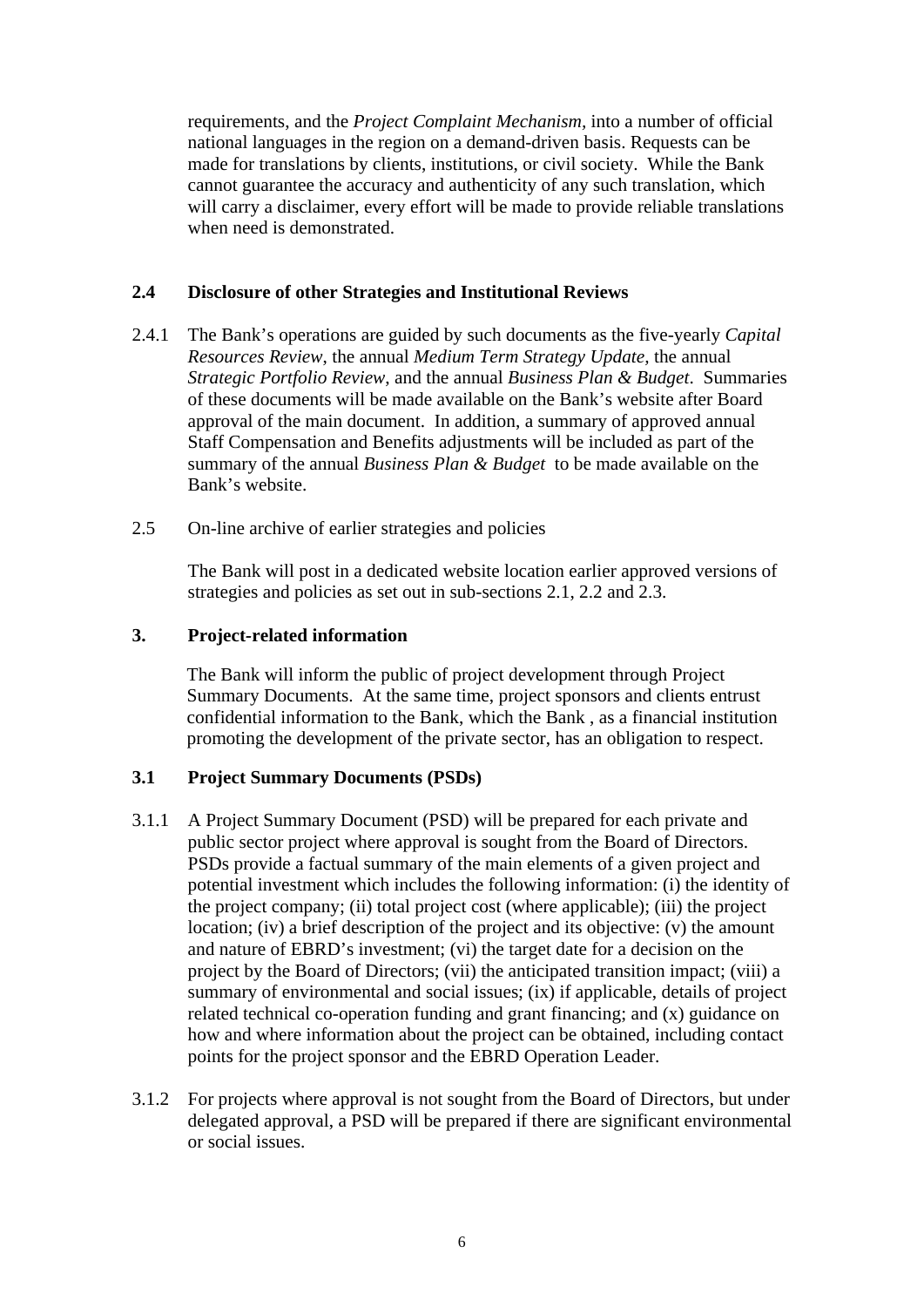- 3.1.3 Information considered confidential, as set out in Section E of the Policy, will be excluded from the PSD.
- 3.1.4 For private sector projects, the PSD will be released at least 30 calendar days prior to consideration of the project by the Board of Directors, unless the Bank's client or co-financing institution provides sound reasons for not releasing the document. In such cases, the PSD will be released as soon as possible and prior to any disbursement.
- 3.1.5 For public sector projects, the PSD will be released as soon as possible after the project has passed its Concept Review by the Bank's management, and at least 60 calendar days before Board discussion.
- 3.1.6 PSDs are posted in three categories (date/country/sector) on the Bank's website.
- 3.1.7 Deferrals of the release of PSDs may be granted in certain circumstances, for example:
	- Capital market transactions (e.g. IPO, listed company or bond issue) where security laws, Stock Exchange regulations or other bodies restrict or prohibit distribution of information as per the PSD.
	- Legitimate sponsor concerns about confidentiality (as per Section E).
	- Likelihood of substantial changes in project design at Final Review.
- 3.1.8 PSDs will be updated, if material changes as approved by the Board, are made to the project following the release of the original PSD.
- 3.1.9 In order to make information available about the Bank's operations in a given country, PSDs will, as soon as practicable after the posting of the English version, be translated into relevant official national languages and publicly released and posted on the Bank's website. Translated PSDs will also be made available in the relevant Resident Offices. While the Bank cannot guarantee the accuracy of such translation, every effort will be made to provide reliable translations. PSD updates will also be translated into the relevant official national language.

## **3.2 Public Sector Projects**

 Board Reports for public sector projects will be made available to the public on request, once the project has been approved by the Board of Directors. Information considered confidential, as set out in Section E of the Policy, will be removed from the released documents.

#### **3.3 Cancelled, Rejected or Inactive Projects**

Project Summary Documents (PSDs) will be removed from the website as soon as the associated project is cancelled, rejected, or if inactive for a year. However, where a PSD is for a "Category A" project, with an associated Environmental and Social Impact Assessment, the PSD and all associated information on the website will be removed six months after the date on which it would otherwise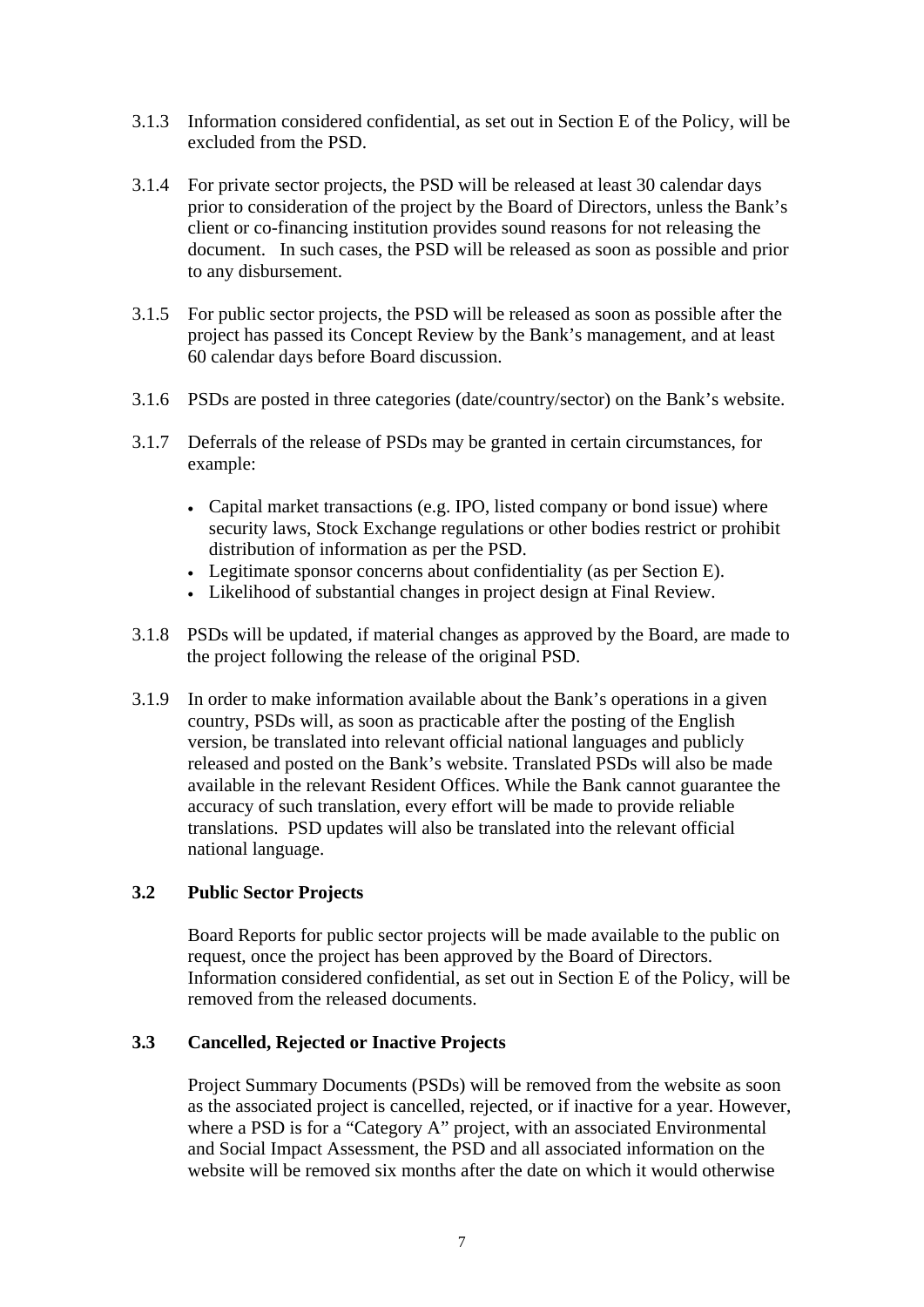have been removed. The Bank, however, may at its discretion, leave such PSDs on the website for a longer period.

## **3.4 Environmental and Social Information relating to Projects**

For projects approved by the Board of Directors, the EBRD releases summary information on the environmental and social issues associated with its projects and the associated mitigation measures. The Bank may, at its discretion, disclose other environmental and social reports and studies that it commissions from time to time, for public comment or for information, on its website.

3.4.1 The Bank will make available Environmental and Social Impact Assessments on "Category A" projects in its Headquarters in London and in the relevant EBRD Resident Office at least 60 calendar days prior to consideration of the project by the Board of Directors for private sector projects and 120 calendar days prior to Board consideration for public sector projects. For projects located in countries where EBRD does not have a Resident Office, alternative means of disclosure will be identified on the ESIA webpage for the project.

Notification of the documents' availability will be posted on the EBRD website along with the non-technical summary of the Environmental and Social Impact Assessment and supporting consultation and action plans, as appropriate. The notification will also list locations of full availability of ESIA documents and link to the Client's website or other website where full documentation is available during the consultation period.

- 3.4.2 Environmental and social issues, including the categorisation of the project and planned mitigation measures will be summarised in Project Summary Documents.
- 3.4.3 The disclosure of project information is the responsibility of clients. The EBRD requirements for disclosure of project information by the client are contained in the EBRD Environmental and Social Policy.
- 3.4.4 Portfolio information on environmental and social issues is provided in the annual Sustainability Report.

## <span id="page-10-0"></span>**4. Accountability and governance related information**

In order to strengthen the Bank's corporate governance, the following information will be disclosed and posted on the Bank's website.

## **4.1 Compliance documentation**

## 4.1.1 **List of ineligible entities.**

 The Bank will post on its internet site a list of persons and or entities subject to Debarment or Debarment with Conditional Release or a Notice of Mutual Enforcement pursuant to the Bank's Enforcement Policy and Procedures. The posting shall remain on the site for as long as the Debarment or Mutual Enforcement remains in effect.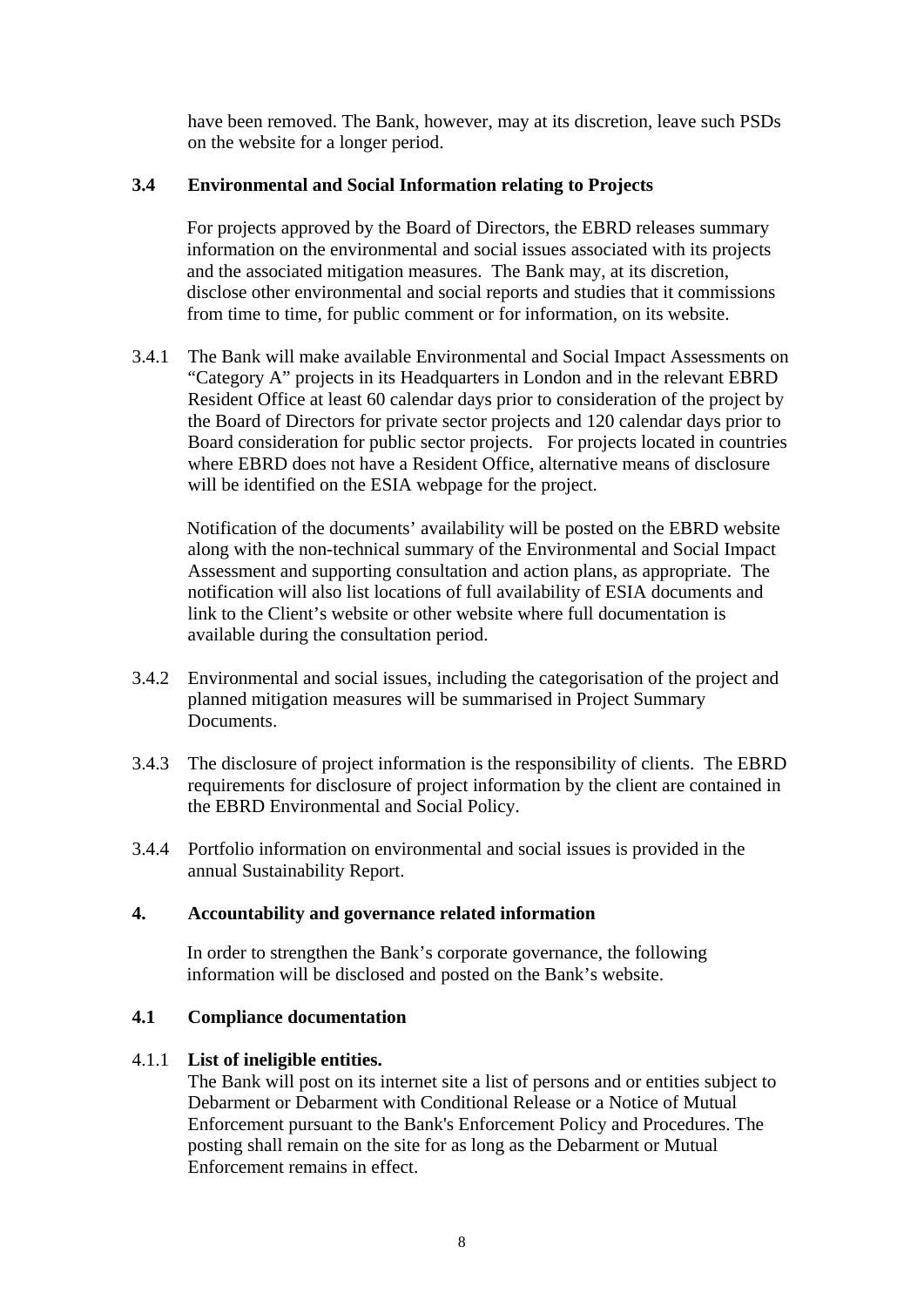- 4.1.2 **Anti-Corruption Reports.** The Bank's Anti-Corruption Report, published annually by the Office of the Chief Compliance Officers, will be publicly released and posted on the Bank's internet site.
- 4.1.3 **Project Complaint Mechanism (PCM).** The following information and/or documents will be publicly released and posted on the Bank's website**.** 
	- the PCM Rules of Procedure:
	- PCM Annual Reports;
	- copy of complaints received, once registered in accordance with the PCM Rules of Procedure;
	- Eligibility Assessment Reports, subject to the conditions set out in the PCM Rules of Procedure;
	- Problem-solving Competition Reports or summaries thereof, subject to the conditions set out in the PCM Rules of Procedure, and related Problemsolving Initiative Monitoring Reports, if any;
	- Compliance Review Reports, Management Action Plans, Complainant Comments, and related Compliance Review Monitoring Reports, if any
	- information regarding each of the PCM experts, and
	- information brochures and pamphlets about the PCM.

## **4.2 Evaluation documentation**

4.2.1 Subject to clearance in respect of commercial confidentiality (a process steered by the Evaluation Department (EvD)), certain evaluation reports prepared by EvD will be publicly released and posted on the Bank's website.

The following documents will be disclosed:

- summaries of Operational Performance Evaluation Review (OPER) on investment operations;
- Evaluation Special Studies, on themes such as sectors and programmes;
- OPER reports on TC operations;
- the Final Work Programme of EvD and the Work Programme Completion Report;
- the Annual Evaluation Overview Report (AEOR); and
- the Evaluation Policy
- 4.2.2 In respect of OPER reports on investment operations, where project particulars in high profile projects cannot be easily disguised in order to preserve confidentiality, an exception will be made and a summary of the report will not be disclosed.
- 4.2.3 Prior to the disclosure of any evaluation report EvD will consult the respective staff in the Banking Department and the Office of the General Counsel (OGC) to screen reports in order to secure necessary commercial confidentiality.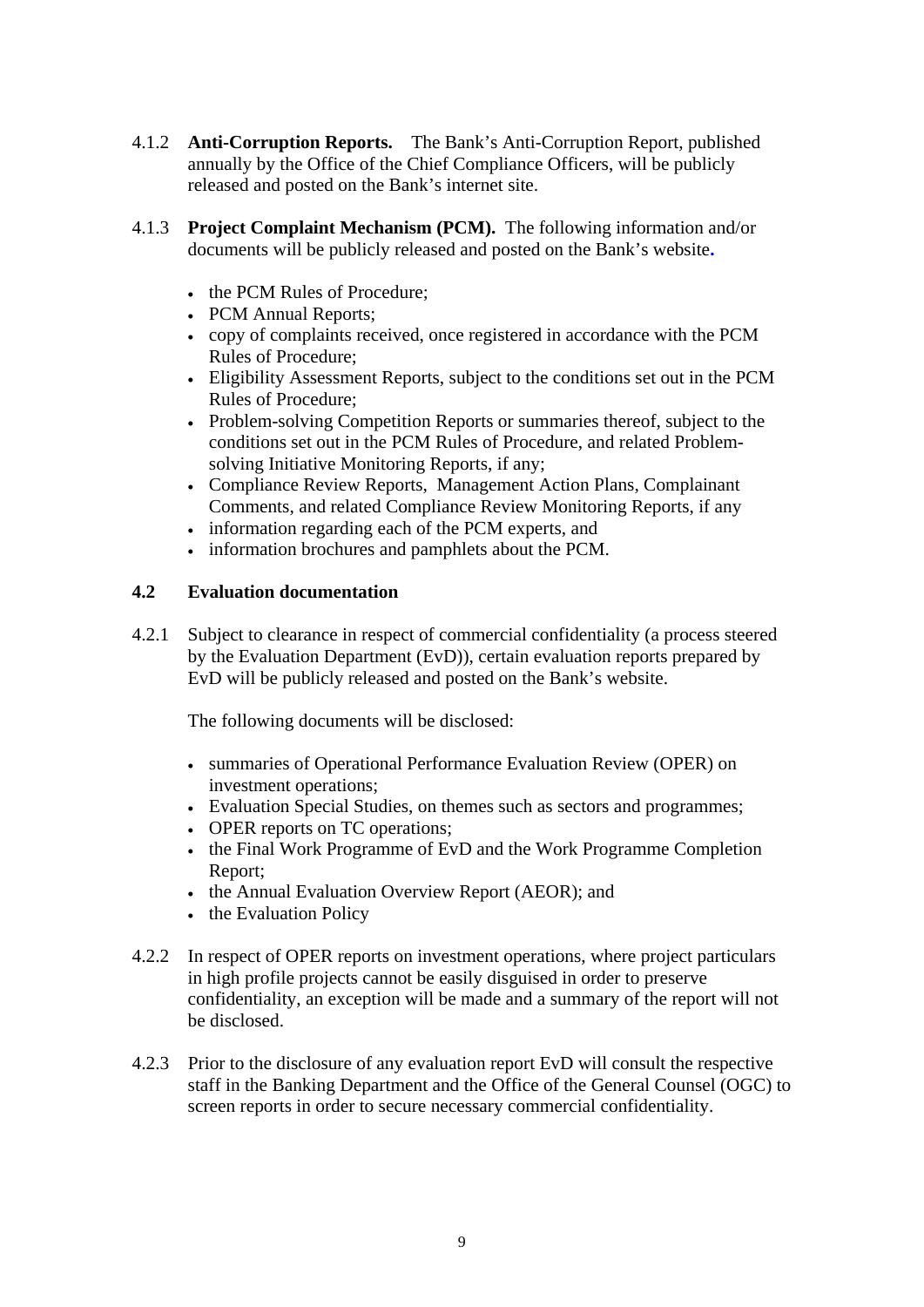- 4.2.4 The comments from management in respect of any of the foregoing documents (summaries and reports etc.) are publicly released and posted in full on the Bank's website at the same time as the document to which they relate. The document is also edited in order to avoid identification of client companies and to preserve commercial confidentiality.
- 4.2.5 Although the Board of Directors is kept informed about the findings of EvD reports and discusses details in the Audit Committee, it is the responsibility of the EvD to determine what is contained in the reports it releases to the public. This is necessary to ensure that EvD is able to fulfil its important independent evaluation role in the Bank and provide lessons learned.

## **4.3 Other documentation**

4.3.1 **Annual Sustainability Report**. An annual Report on the implementation of the Environmental and Social Policy, will be publicly released and posted, in English and Russian, on the Bank's website.

In addition, summaries of the meeting of the Bank's Environmental and Social Advisory Council will be publicly released and posted on the Bank's website in English, following the approval of the summary by the Council.

- 4.3.2 **Annual Procurement Review.** An annual review, subject to the removal of confidential material, will be publicly released and posted on the Bank's website.
- 4.3.3 **Annual report on Engagement of Consultants by EBRD.** An annual report, subject to the removal of confidential material, will be publicly released and posted on the Bank's website.
- 4.3.4 **Annual Purchasing Review.** An annual review, subject to the removal of confidential material, will be publicly released and posted on the Bank's website.
- 4.3.5 **Public Information Policy: reports on implementation.** The Secretary General will report to the Board on implementation of the Policy on an annual (calendar year) basis and such reports, in English and Russian, will be publicly released and posted on the Bank's website.
- 4.3.6 **Annual Financial Report.** The Annual Financial Review, which forms part of the Bank's Annual Report, will be publicly released and posted on the Bank's website, in conjunction with the Annual Report.

## <span id="page-12-0"></span>**E. INFORMATION CONSIDERED CONFIDENTIAL**

1. The Bank is committed to openness and transparency as a basic principle of its engagement with public stakeholders. Nevertheless, there are some instances where full disclosure is not possible. Specifically, the Bank will not disclose: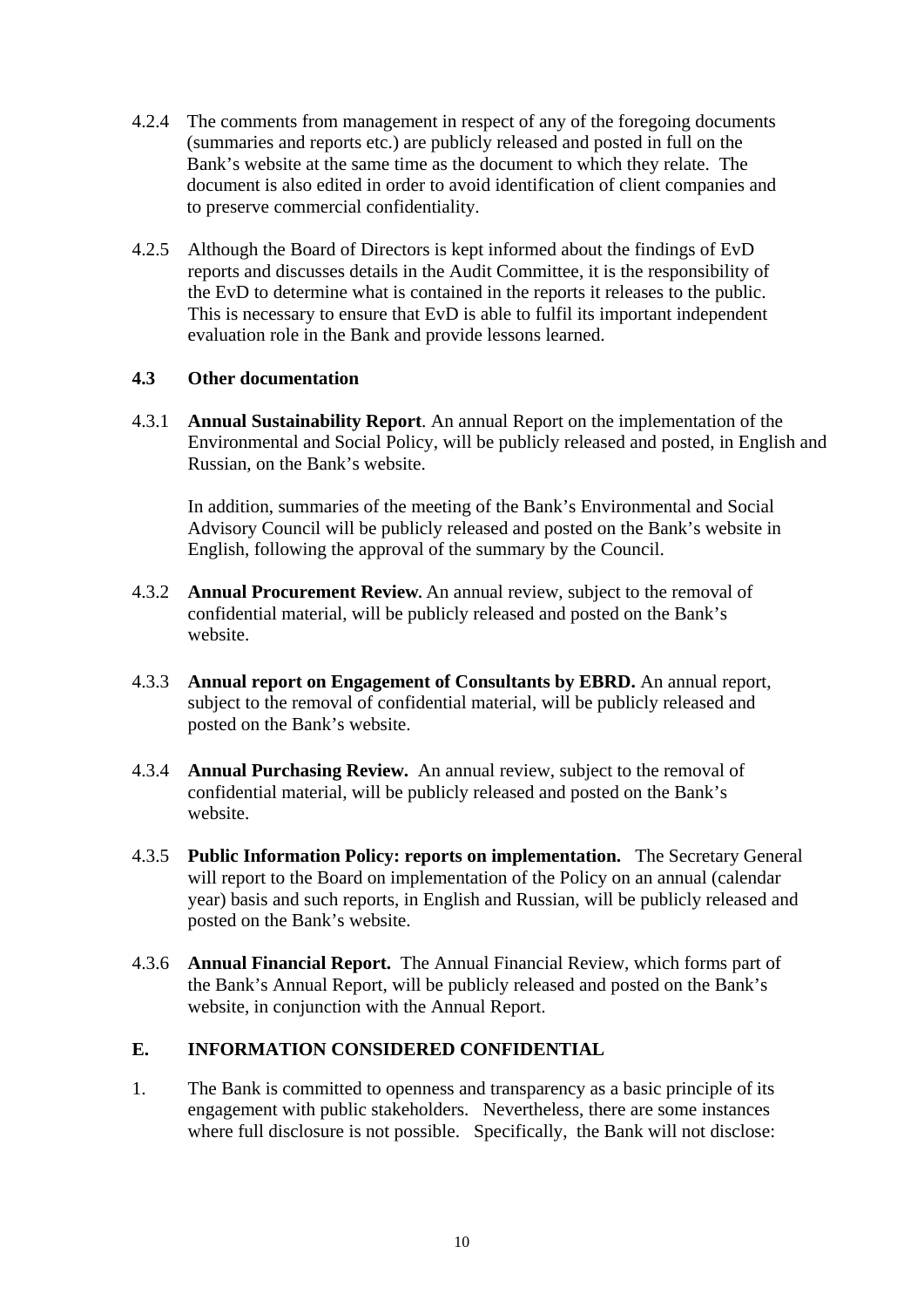- 1.1 *Documents intended for internal purposes only, or classified under the Bank's internal classification regime as confidential.*
- 1.2 *Board documents, unless Board approval for release is given (with the exception of Board documents on public sector projects as referred to under Section D, paragraph 3.2, but to the extent that such Board documents do not contain information considered confidential under one of the other provisions of this Section E of the policy).*

 These categories of documents referred to in paragraphs 1.1 and 1.2 (immediately above) include documents relating to the Bank's own decisionmaking processes (except for agendas and minutes of the Board of Directors' meetings) and related internal documents, memoranda and other communications that are prepared for, exchanged in connection with, or derived from the Bank's deliberative or decision-making processes, including any internal documents, memoranda, or other communications that are issued by or between members of the Bank's Board of Directors, the advisers and staff employed in the offices of the Bank's Board members, members of the Bank's management, its staff, or its consultants, attorneys, or agents.

- 1.3 *Privileged information such as legal advice and correspondence with legal advisers or any information the disclosure of which might prejudice an investigation or any legal or regulatory proceedings, or subject the Bank to an undue risk in any contested matter, eg litigation or arbitration*
- 1.4 *Information which, if disclosed, in the Bank's view would seriously undermine the policy dialogue with a member country*

 This includes any documents, memoranda, or other communications which are exchanged with member countries, with other organisations and agencies, or with or between members of the Bank's Board of Directors (or the advisers and staff of the Bank's Board members), where these relate to the exchange of ideas between these groups, or to the deliberative or decision-making process of the Bank, its member countries, its Board of Directors or other organisations, agencies or entities with whom it cooperates.

- 1.5 *Information that, if disclosed, could violate the law, or prove a threat to the national security of a member country; information, the disclosure of which would contravene the Agreement Establishing the Bank*
- 1.6 *Information in the Bank's possession which was not created by the Bank and is identified by its originator as being sensitive and confidential, or when the originator legitimately has requested that its release be restricted*
- 1.7 *Information related to procurement processes, including pre-qualification information submitted by prospective bidders, tenders, proposals or price quotations (other than the total contract price), or records of deliberative processes.*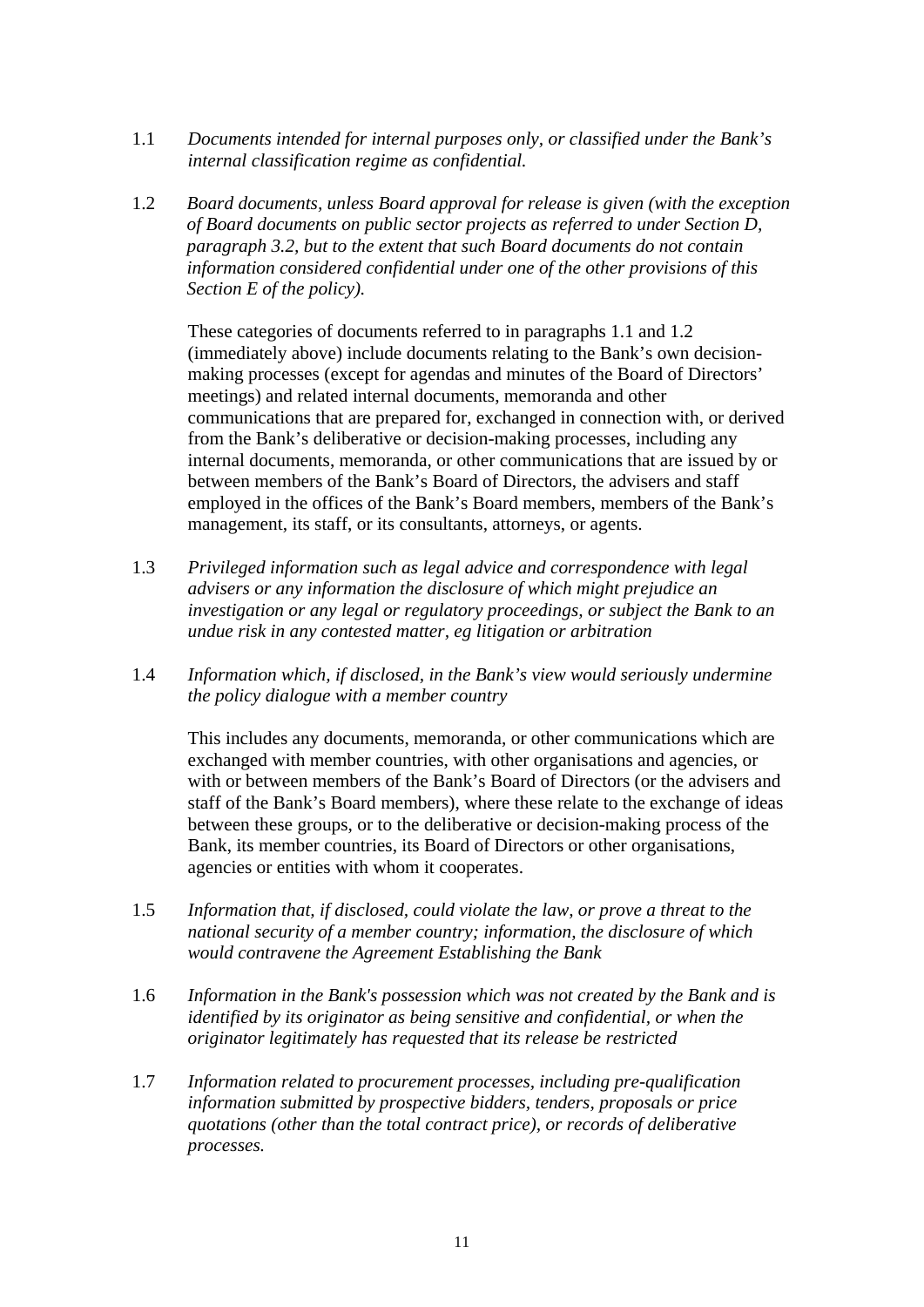1.8 *Financial, business or proprietary information received by the Bank in the analysis or negotiation of any investment authorised under Article 11 of the Agreement Establishing the Bank, any treasury operation or any donor funded or technical assistance project, unless permission is given by the entity or entities concerned to release this information* 

 Categories 1.6, 1.7 and 1.8 apply to any information received from any private or state owned enterprise or other sub-sovereign entity or their representatives or any external consultant(s) in the analysis of any project considered or financed by the Bank or in the negotiation of any investment, loan or other operation. Likewise, the Bank does not disclose legal documentation, including all contractual documentation relating to a project, operation or technical assistance project, or correspondence pertaining to Bank-financed projects (whether financed by donors in whole or in part), including documents or information relating to negotiations between the Bank and its clients, donors, co-financiers and other contractual counter-parties relating to a project.

- 1.9 *Information regarding staff members, former staff members or prospective staff members (except as provided for in Section D, paragraphs 1.6 and 1.7), including staff records and medical information, as well as proceedings of internal grievance and appeals mechanisms, investigations into suspected misconduct, and disciplinary procedures.*
- 2. In limited circumstances, the Bank may delay the disclosure of certain information that it would otherwise make publicly available because of market conditions or timing requirements, such as conditions or information relating to publicly listed companies, securities offerings or connected with a commercially sensitive transaction involving, for example, an acquisition or a financial restructuring, or in the circumstances specified in Section D, paragraph 3.1.7 of this Policy.
- 3. In exceptional circumstances, the Bank reserves the right to disclose confidential information protected by the confidentiality criteria set out above which it would ordinarily not release to third parties. The Bank may exercise this right if, in connection with a project in which the Bank has invested, the Bank's management determines that the disclosure of certain confidential information would be likely to avert imminent and serious harm to public health or safety, and/or imminent and significant adverse impacts on the environment. Any such disclosure by the Bank would be on the most restricted basis necessary to achieve the purpose of the disclosure, such as notice to the appropriate regulatory authorities. If the confidential information has been provided by or relates to a Bank client, the Bank would make such disclosure only after informing the client of its concerns and considering the client's plans to address and mitigate the potential harm involved.
- 4. The foregoing principles apply equally to proposed and existing investments as to projects in which the Bank's investment is to be, or has been, repaid, sold or otherwise concluded. Except for the project related information disclosed pursuant to, and under the terms of, Section D of this Policy, the Bank will not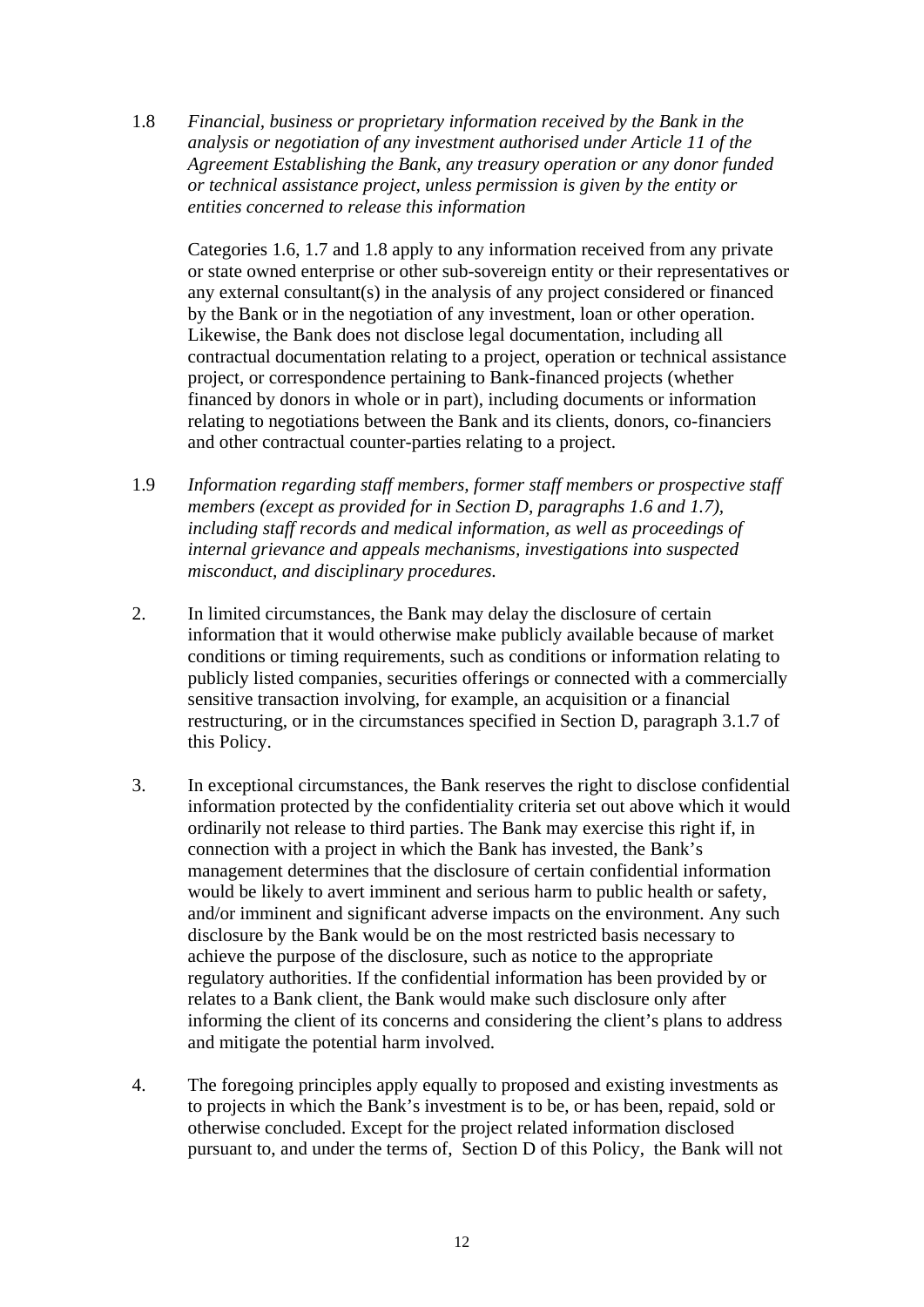disclose information about projects which it considered but in which it ultimately did not invest.

## <span id="page-15-0"></span>**F. IMPLEMENTATION AND MONITORING OF THE PUBLIC INFORMATION POLICY**

- 1. The Secretary General, advised as necessary by the General Counsel and other Members of the Executive Committee, will oversee and verify compliance with the Policy.
- 2. The Secretary General has responsibility for issuing implementing procedural provisions for information requests and appeals and, in the event of an appeal decision to refuse the release of information (which has been the subject of an appeal) will, as appropriate, inform the Board. The *Implementing procedural provisions for information requests and appeals* will be publicly released and posted on the Bank's website.
- 3. Any deferral, of the release of PSDs due to sponsor confidentiality, business sensitivity or market restrictions, must be authorised by management. The Board of Directors must also be notified.
- 4. The Secretary General will report to the Board on implementation of the Policy on an annual (calendar year) basis and the Report will be publicly released and posted on the Bank's website.
- 5. The Policy will be subject to review in parallel with the Environmental and Social Policy, in 2013 and on a five year cycle thereafter, with a public consultation process. Such review will include a benchmarking exercise against other IFIs' best practices in the areas of disclosure, consultation and accountability.
- 6. Between reviews, the Board may approve revisions to the PIP without the need for public consultations where the revisions are: (a) non-substantive in nature; or (b) arise as a result of changes to another Bank policy itself the subject of public consultation.
- 7. The Bank's accountability mechanism, the Project Complaint Mechanism (PCM), independently reviews complaints received from individuals and groups directly located, or having interests, in the area of an EBRD-funded project, as well as from civil society organisations, to determine whether the EBRD has complied with relevant EBRD policy in respect of an approved project (including the project specific provisions of the Bank's PIP). A complaint could also request that the Bank play a role in solving problems which may arise between the complainants and the Bank's client in the course of project implementation.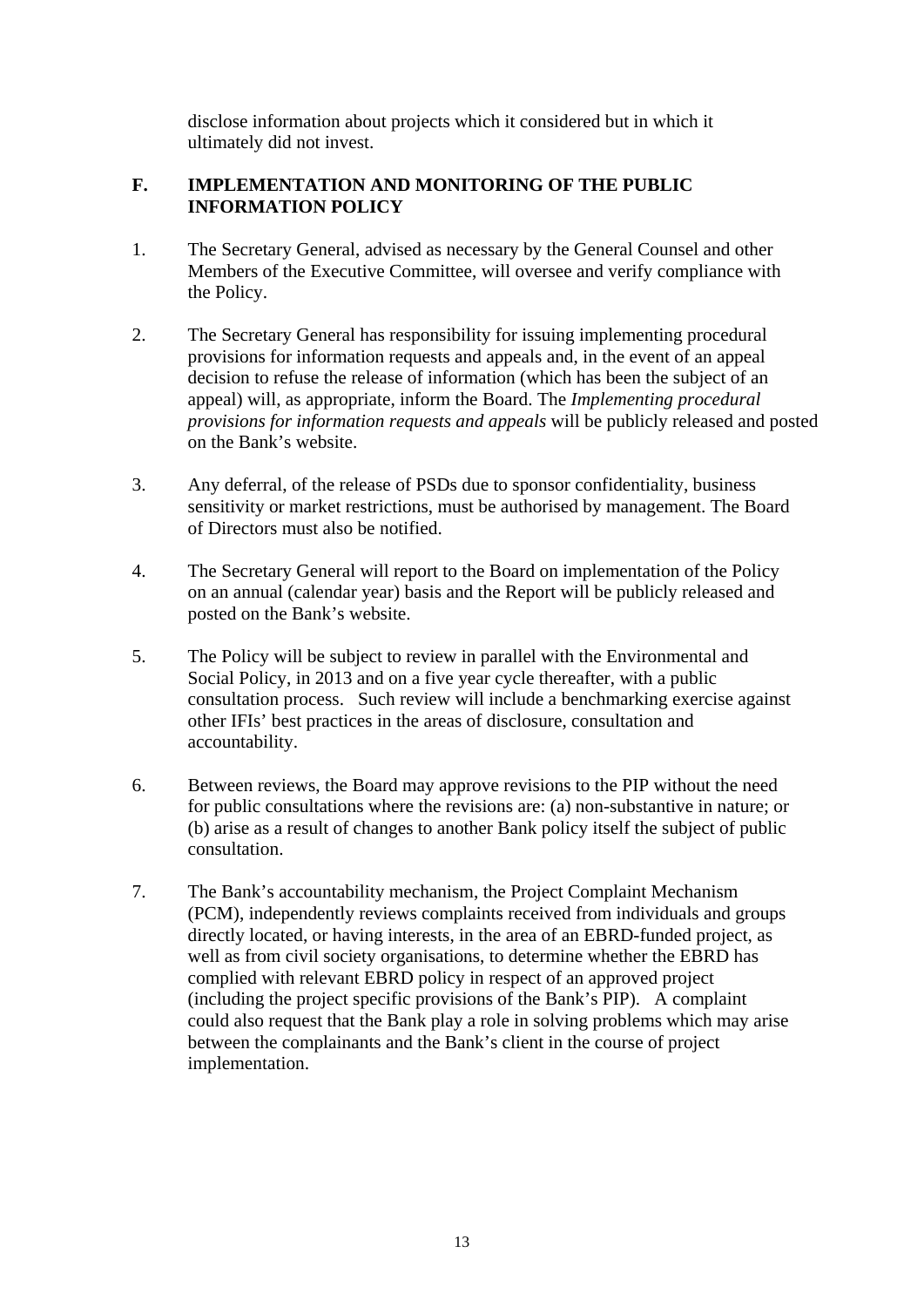- 8. The Bank has a dedicated contact point for communications with civil society and other stakeholders. The Bank endeavours to respond, as appropriate, and after consultation with relevant parties, to reasonable requests for information on other aspects of the Bank's work, subject to the clarifications regarding confidential information set out in Part E of the Policy.
- 9. In recognition of the importance of the EBRD website ([www.ebrd.com\)](http://www.ebrd.com/) in communicating information to stakeholders and the general public, the Bank will continue to enhance access to the site and to the information posted on it. The Bank will also continue to explore ways in which more country specific information can be translated for posting on the website. At the same time, the Bank will explore means, other than its website, to communicate in its countries of operations, through the public release of documents in its Resident Offices
- 10. As part of the monitoring process, the Bank will maintain close contact with other IFIs, benefiting from feedback on their experiences in the application of public information policies, learning from this exercise, and adapting its approach where appropriate, taking into account its particular mandate and business profile.
- 11. This Policy shall be effective as of 1 November 2011 and shall set out the categories of information which could be disclosed by the Bank, as well as the manner in which the Bank discloses information and consults with its stakeholders as of the effective date of the policy specified herein. Nothing in this policy shall invalidate, or otherwise affect in any way, any act or omission, lawfully undertaken or committed to be undertaken, by the Bank prior to the effective date of this policy.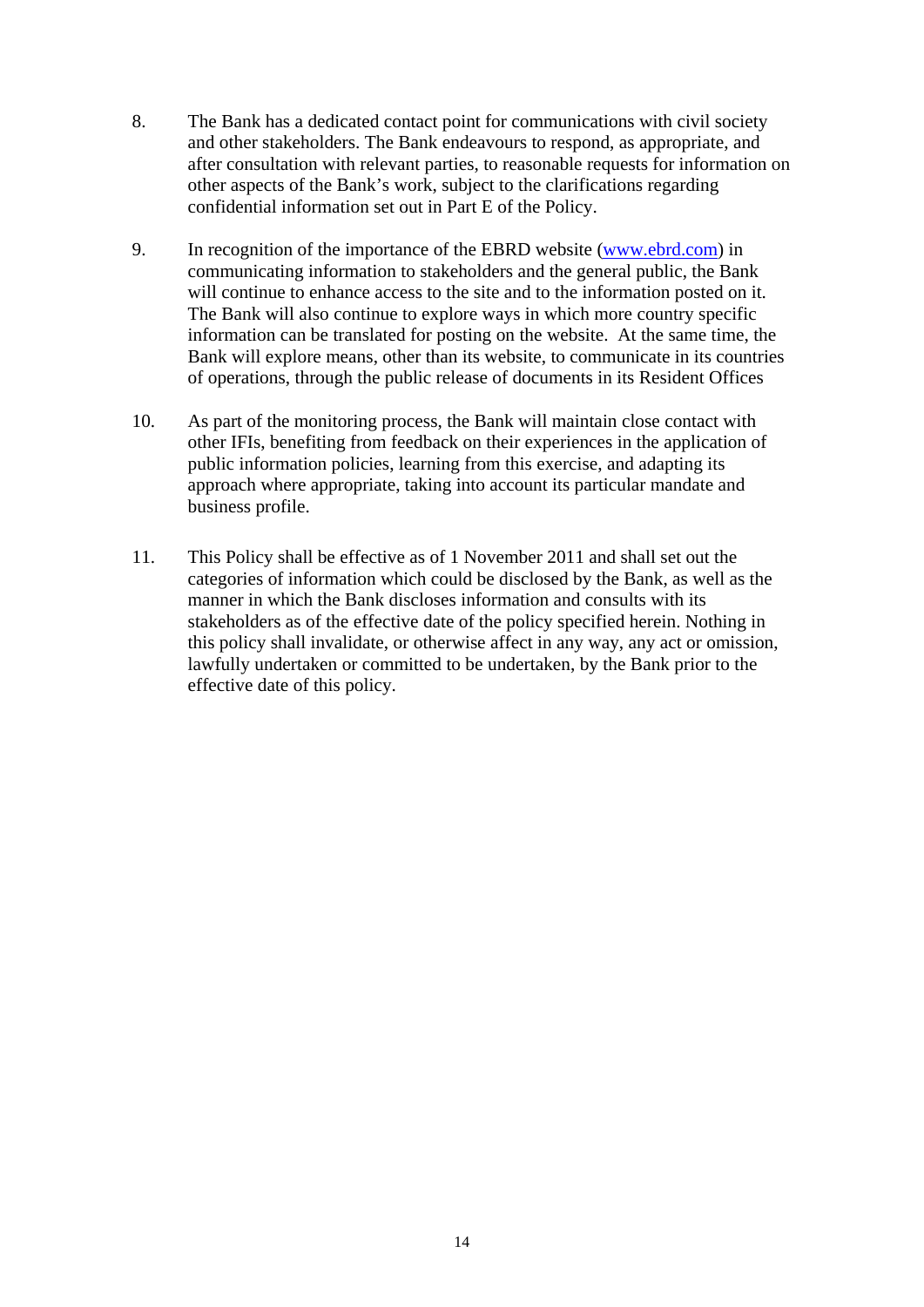## **Implementing procedural provisions for information requests and appeals**

#### <span id="page-17-0"></span>**1. Introduction**

As stated in the Public Information Policy, "the Secretary General, assisted as necessary by the General Counsel and other Members of the Executive Committee, will oversee and verify compliance with the Policy. The Secretary General will issue implementing procedural provisions for information requests and appeals and, in the event of a decision to refuse the release of information will, as appropriate, inform the Board."

Such implementing procedural provisions are set out as follows:

#### **2. Making a request for information**

- (i) Contact point: Requests for information covered by the PIP may be made online through the [information request form](http://www.ebrd.com/about/contacts/pipform.htm). Requests may also be made by fax :+44 207 338 6102, or regular mail to the Bank's Communications Department at One Exchange Square, London, EC2A 2JN, United Kingdom, or to one of the Bank's [Resident Offices.](http://www.ebrd.com/about/contacts/local.htm) The Bank will not address requests that are submitted anonymously.
- (ii) Mode of Communication: Responses will be transmitted in the same mode as the request unless the requester stipulates a different form of communication.
- (iii) Languages: Requests should preferably be submitted to the Bank in one of the Bank's four working languages – English, Russian, German or French – in which case the response will be in the language of the request. Alternatively, requests for information covered by the PIP may be submitted in any of the official national languages of the Bank's countries of operations. In such cases, requests will, in the first instance, be referred to the relevant Resident Office for the purpose of translation and the time required to obtain such translation will be taken into account when processing the request; the response will be in the language of the request. Requests made in languages other than those above will be responded to in English. When a requester specifies a language preference for a document, the Bank will comply if it holds the documents or information requested in that language.
- (iv) Acknowledgement of requests: The Bank will acknowledge receipt of a request and other correspondence covered by the PIP generally within 5 working days, but in any case not more than 10 working days. The Bank reserves the right to respond collectively on its website with regard to petitions and e-mail chains rather than individually.
- (v) Clarification of requests: If a request is not sufficiently precise so as to identify the document or information sought, the Bank may ask the applicant to provide clarifications.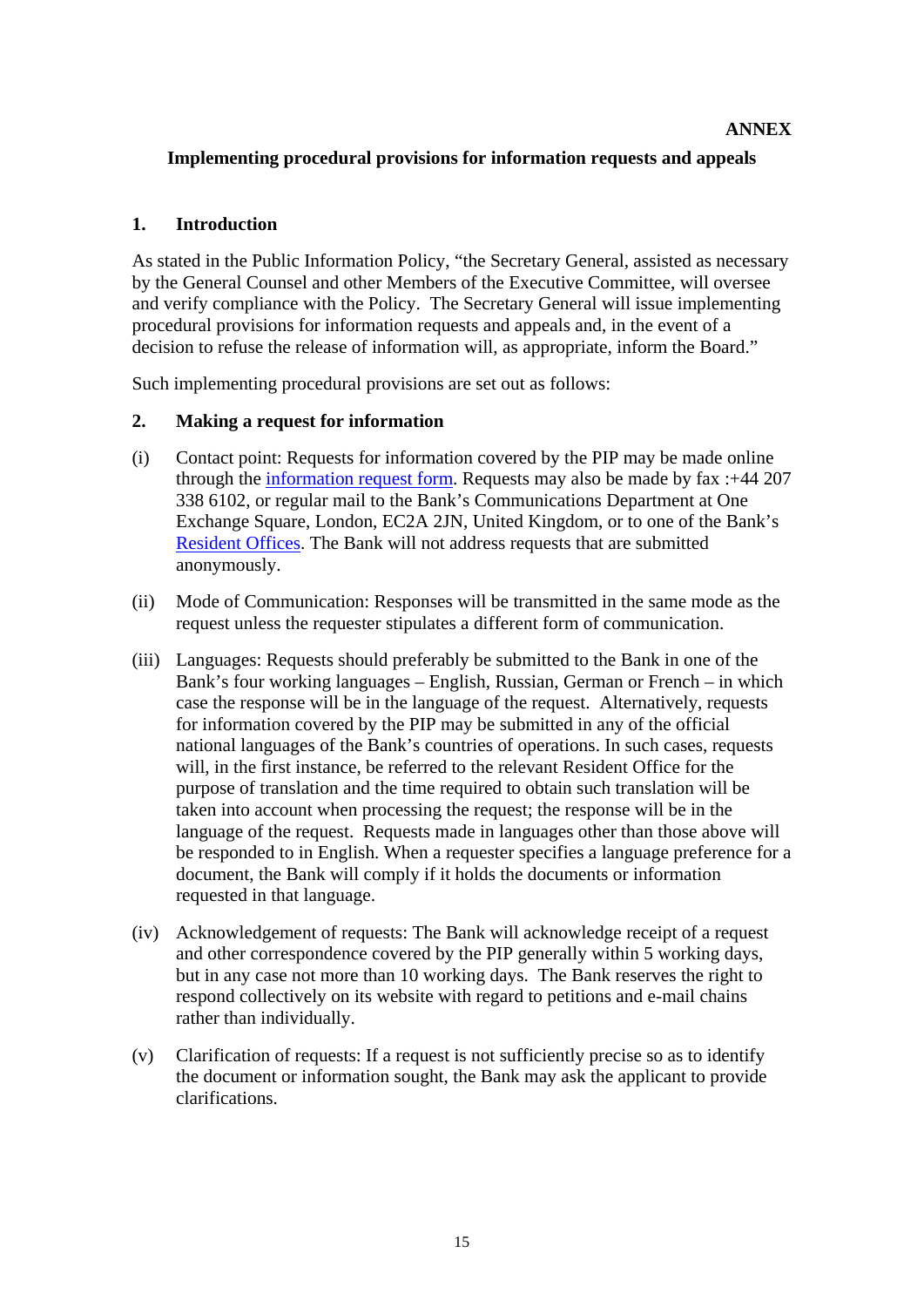(vi) Decision: The Bank will normally respond within 20 working days after receiving the request or clarification or, if a timely explanation for a further delay is provided (within 10 working days following receipt), no later than 40 working days. The Bank's response shall either provide the requested information or a denial of the request in whole or in part. In the case of a denial, the reasons for the decision will be given. An appeal against this can be made as set out below.

#### **3. For appeals against denials of requests**

- (i) Contact point: A member of the public whose request for information covered by the PIP has not been satisfied may lodge a formal appeal with the Secretary General, who is responsible for overseeing the implementation of the Public Information Policy. Such an appeal should be submitted by letter to the Secretary General at One Exchange Square, London, EC2A 2JN, United Kingdom, by email to [SecretaryGeneral@ebrd.com,](mailto:SecretaryGeneral@ebrd.com) or by fax: +44 207 338 6488 within 30 working days of the receipt of the decision which is the subject of the appeal.
- (ii) Languages: Appeals should preferably be submitted to the Bank in one of the Bank's four working languages – English, Russian, German or French – in which case the response will be in the language of the request. Alternatively, appeals may be submitted in any of the official national languages of the Bank's countries of operations. In such cases, appeals will, in the first instance, be referred to the relevant Resident Office for the purpose of translation and the time required to obtain such translation will be taken into account when processing the appeal; the response will be in the language of the appeal. Appeals made in languages other than those above will be responded to in English.
- (iii) Acknowledgement of appeal: The Secretary General will acknowledge receipt of an appeal within 5 working days of receiving it.
- (iv) Clarification of appeals: If an appeal is not sufficiently precise the Bank will ask the appellant to provide clarifications.
- (v) Decision: The Secretary General will notify the appellant in writing of his or her decision on the appeal, giving the reasons, no later than 20 working days after receiving the appeal or clarification. In considering each appeal, the Secretary General, assisted by the General Counsel and other Members of the Executive Committee, will be guided by the Public Information Policy and in particular the "presumption that information concerning the Bank's operational activities will be made available to the public in the absence of a compelling reason for confidentiality". In this respect, the Secretary General is bound by the Bank's needs for confidentiality as set out in Section E of the Policy. The decision of the Secretary General shall be final. However, in certain cases, where an appellant believes that the Bank has failed to disclose project specific information in accordance with the PIP and that the project has caused or is likely to cause harm, the appellant may consider filing a complaint with the Bank's PCM regarding the non-compliance with the relevant policy. Information on the right to appeal and/or to file such a complaint is included on each PSD on the Bank's website.
- (vi) Information to the Board on Appeals: In the event of a decision to refuse the release of information resulting from and appeal, the Secretary General will, as appropriate, inform the Board.